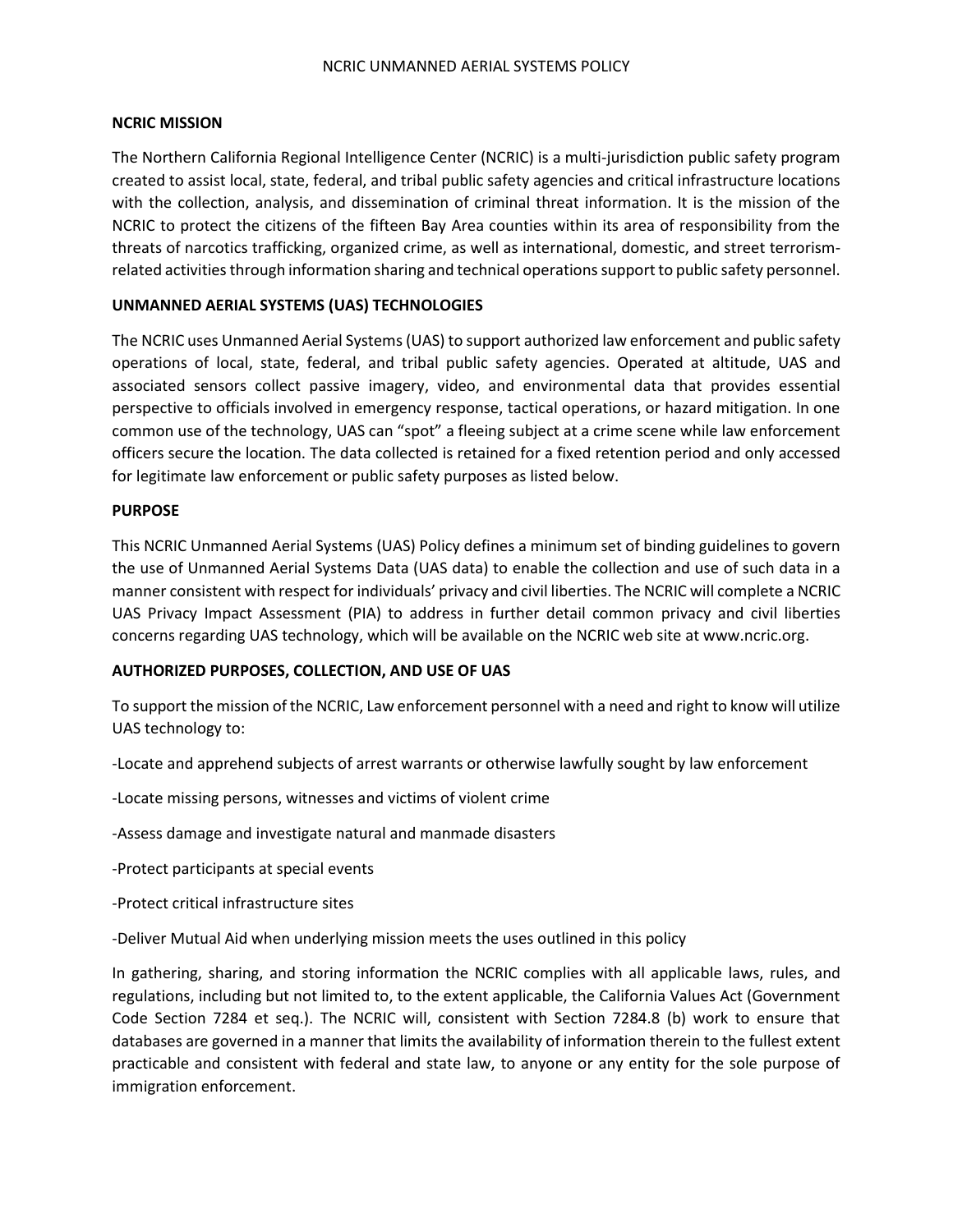#### **RESTRICTIONS ON COLLECTION OF UNMANNED AERIAL SYSTEMS DATA**

NCRIC UAS may be used to collect data that is within public view but may not be used for the sole purpose of monitoring individual activities protected by the First Amendment to the United States Constitution. Absent a warrant or exigent circumstances, operators and observers shall adhere to FAA altitude regulations and shall not intentionally record or transmit images of any location where a person would have a reasonable expectation of privacy (e.g., residence, yard, enclosure). UAS operators and observers shall take reasonable precautions to avoid inadvertently recording or transmitting images of areas where there is a reasonable expectation of privacy. Reasonable precautions can include, for example, deactivating or turning imaging sensors away from such areas or persons during UAS operations. All users of NCRIC UAS equipment or accessing NCRIC UAS data are required to acknowledge that they have read and understood the NCRIC UAS Policy prior to use. NCRIC UAS shall be used only for legitimate law enforcement or public safety purposes.

#### **TRAINING**

All UAS operators will be certified by the Federal Aviation Administration under either a) Certificate of Authorization or b) Title 14, CFR Part 107. Training shall consist of:

- Legal authorities, developments, and issues involving the use of UAS data and technology
- Current NCRIC Policy regarding appropriate use of NCRIC UAS devices, sensors, and data
- Evolution of UAS and related technologies, including new capabilities and associated risks

- Technical, physical, administrative, and procedural measures to protect the security of UAS data against unauthorized access or use

- Practical exercises in the use of the NCRIC UAS devices and data

#### **AUDIT**

Access to, and use of, UAS data is logged for audit purposes. Audit reports will be structured in a format that is understandable and useful and will contain, at a minimum:

- The name of the law enforcement user
- The name of the agency employing the user
- The date and time of access
- The specific data accessed
- The supplied authorized law enforcement or public safety justification for access
- A case number associated with the investigative effort generating the UAS data query.

Audit reports will be provided periodically and on request to supervisory personnel at the NCRIC and partner agencies. In addition, no less frequently than every 12 months, the NCRIC will audit a sampling of UAS system utilization from the prior 12-month period to verify proper use in accordance with the above authorized uses. Any discovered intentional misconduct will lead to further investigation, termination of system access, and notification of the user's parent agency for appropriate recourse. In addition, the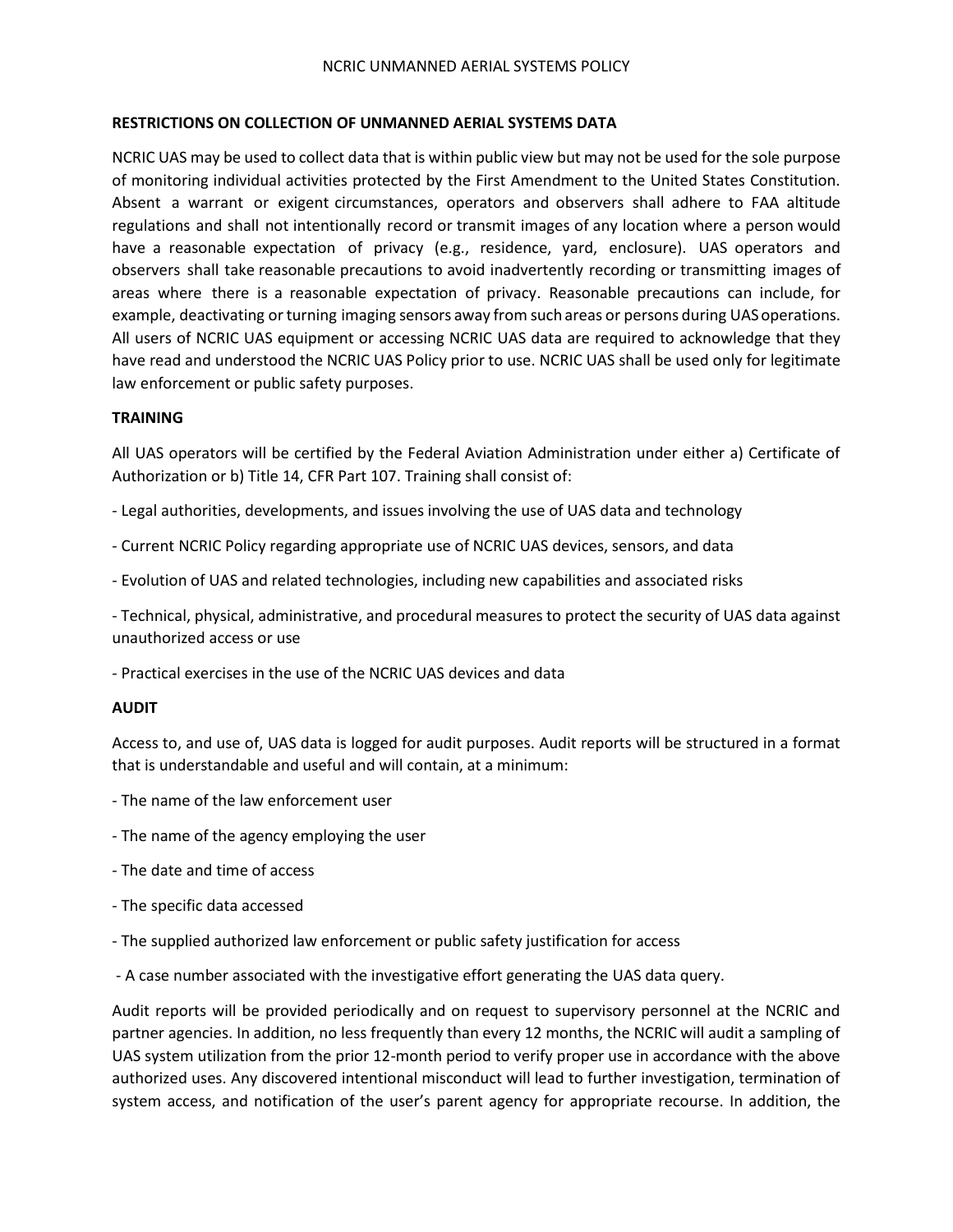auditing data will be used to identify systemic issues, inadvertent misuse, and requirements for policy changes, training enhancements, or additional oversight mechanisms. These UAS audits shall be conducted by a senior NCRIC official other than the person assigned to manage the NCRIC UAS function. Audit results shall then be reported to the Director of the NCRIC.

# **DATA QUALITY AND ACCURACY**

The NCRIC will take reasonable measures to ensure the accuracy of UAS data collected by NCRIC UAS devices and partner agency UAS systems. The NCRIC acknowledges that, in rare instances UAS sensors may inadvertently capture information contrary to the collection guidelines set forth in this policy. Such records will be purged upon identification. Any discovered notable increase in frequency of these incidents from specific UAS devices or support purposes will be followed up with for equipment repairs, sensor calibration, or personnel training as necessary.

# **PHYSICAL AND ELECTRONIC SECURITY OF UAS DATA**

Data collected by UAS sensors is stored in a secured law enforcement facility with multiple layers of physical security and 24/7 security protections. Physical access is limited to law enforcement staff in good standing who have completed background investigations and possess an active security clearance at the "SECRET" or higher level. NCRIC will utilize strong multi-factor authentication, encrypted communications, firewalls, and other reasonable physical, technological, administrative, procedural, and personnel security measures to mitigate the risks of unauthorized access to UAS data during collection and storage.

# **RETENTION OF UAS DATA**

UAS data collected by NCRIC UAS devices or shared from partner agencies shall not be retained longer than 12 months, or the length of time required by the partner agency who is custodian of the record – whichever is shorter. UAS data linked to a criminal investigation will be entered into the relevant NCRIC database(s) and retained for a period of no more than five years. If during the five-year period NCRIC personnel become aware that the UAS data is no longer associated with a criminal investigation, it will be purged from NCRIC databases.

# **CUSTODIAN OF RECORDS AND RECORDS REQUESTS**

Each agency sharing UAS data retains control and ownership as the official custodian of its own records and must independently verify all external information obtained via NCRIC Information Sharing Systems. To the extent permitted by law, requests for information under the California Public Records Act or Freedom of Information Act or similar applicable laws will be directed back to the owner of the requested data.

# **SYSTEM MANAGEMENT AND ACCOUNTABILITY**

The NCRIC shall assign a senior officer who will have responsibility and accountability for managing UAS data and ensuring that the privacy and civil liberties protection and other provisions of this UAS Policy are carried out. This individual shall also have the responsibility for the security of the hotlist information and any UAS Data which is maintained by the NCRIC. It remains, however, the personal responsibility of all officers with access to UAS data to take reasonable measures to protect the privacy and civil liberties of individuals, as well as the security and confidentiality of UAS data.